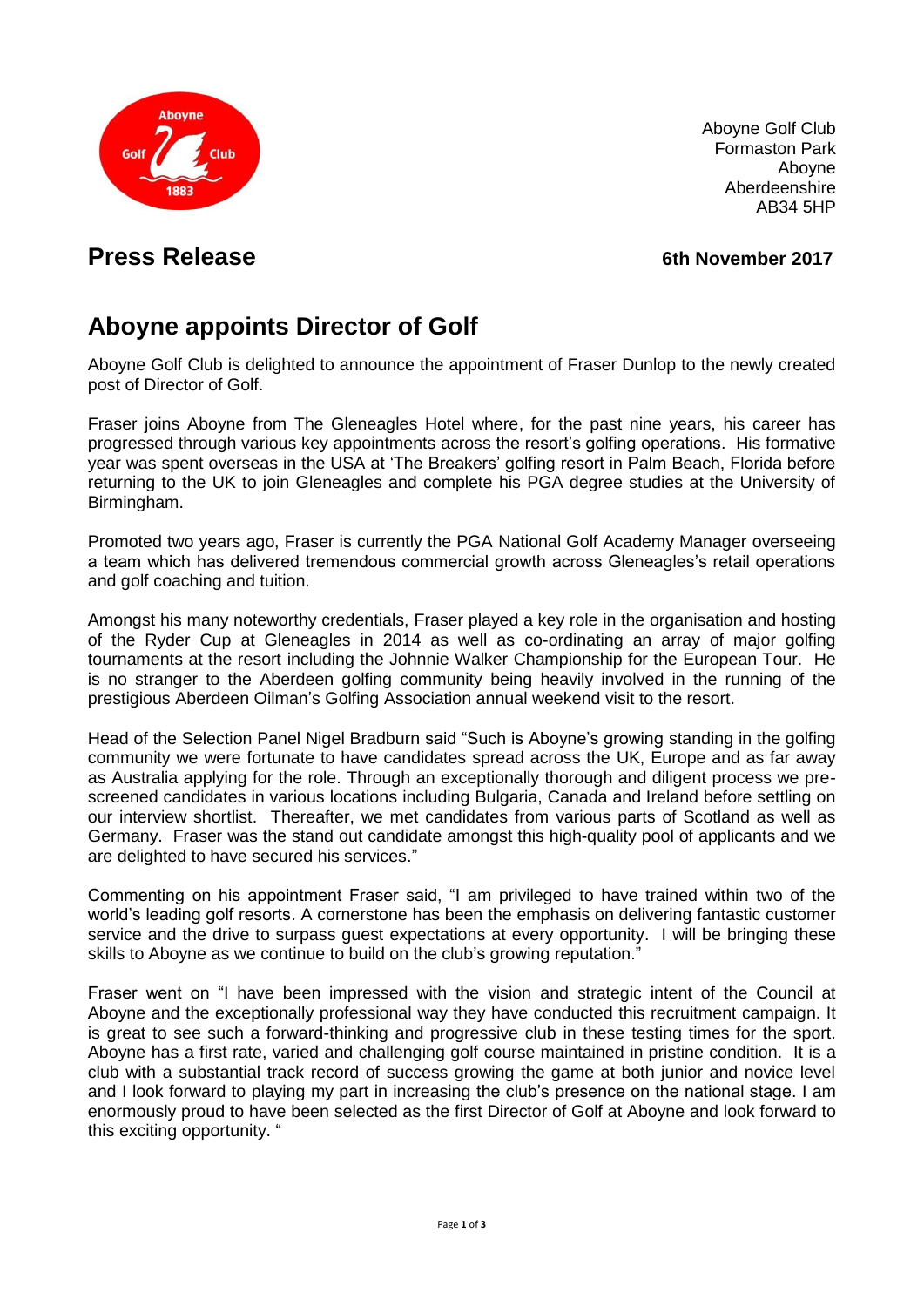President of Aboyne Golf Club Scott Mackie said "Fraser is a very experienced and talented individual who brings many first-rate qualities to the role as was so readily apparent at interview and has been endorsed by his referees in the industry. We are confident that Fraser is the person to lead the club in to a new and exciting era as we project golf as a modern, inclusive sport with a positive image to attract more players. We are absolutely thrilled he has chosen to join us and will add substantial value to our service offering to members and guests."

Fraser Dunlop takes up his appointment on 1<sup>st</sup> December 2017. Fraser is married to Laura who also works at Gleneagles in the resort's sales department. They have a young baby and will be relocating from their home in Dunfermline to Royal Deeside in early 2018.

#### **Contact**

Nigel Bradburn, Head of Selection Panel Aboyne Golf Club, Formaston Park, Aboyne Aberdeenshire, AB34 5HP Tel: 013398 86328 Email: aboynegcmarketing@gmail.com

## **Notes to Editors**

Photograph - Aboyne Golf Club Director of Golf Fraser Dunlop